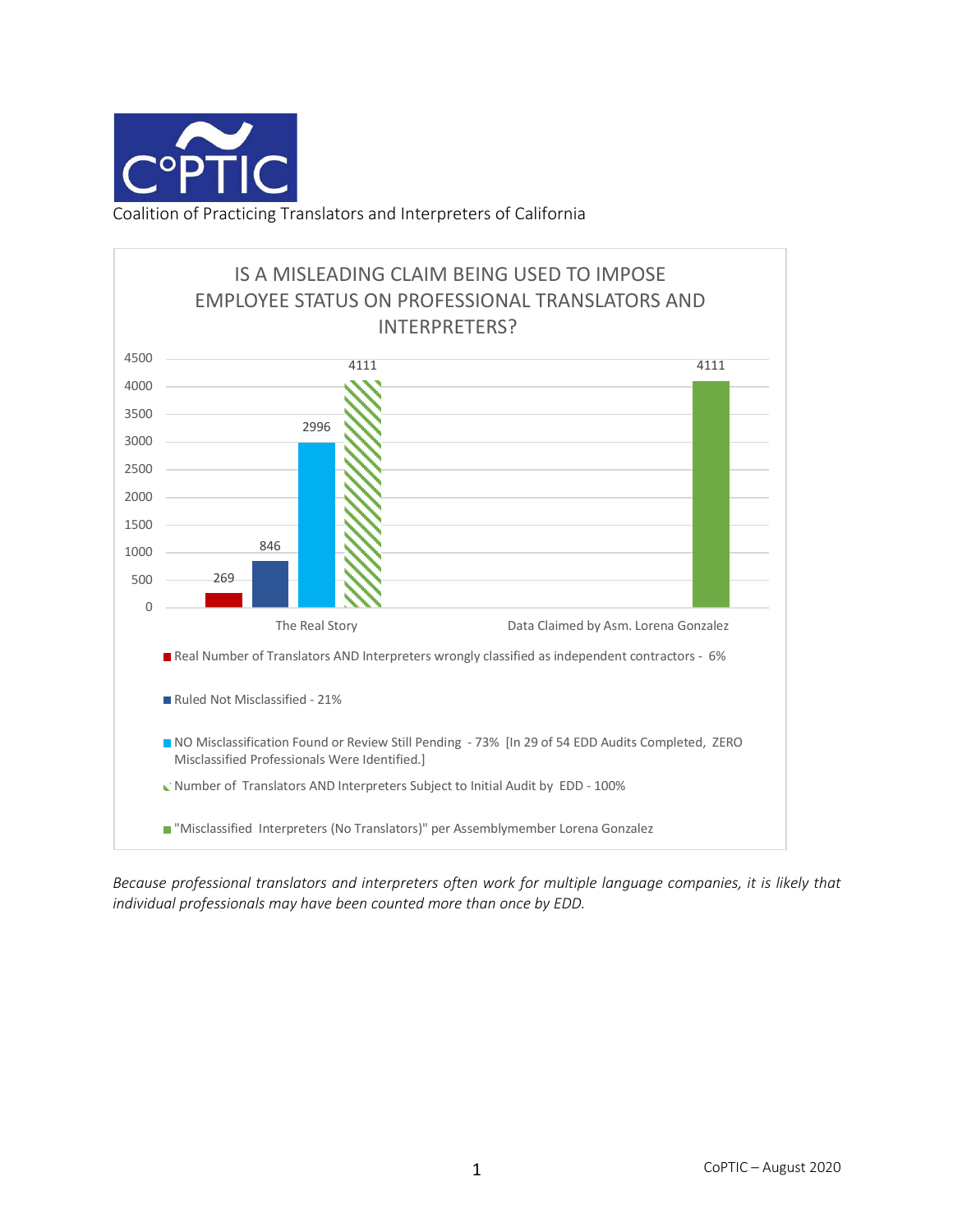### CLAIM: 4,111 INTERPRETERS WERE FOUND TO BE MISCLASSIFIED OVER 5 YEARS BETWEEN FISCAL YEARS 14/15 AND 19/20.

"We checked with EDD on past misclassifications: 4111 interpreters had been deemed misclassified in the last 5 years. 4111 people, individuals who through the EDD process were deemed misclassified under Borello. So that is one of the factors we look at. ... Translators which do written documentation we didn't find this misclassification."

– Source: Assemblymember Lorena Gonzalez, testimony before Assembly Labor Committee, May 20, 2020.

## FACT: 4,111 TRANSLATORS AND INTERPRETERS WERE SUBJECT TO AN INITIAL AUDIT BY EDD.

There is NO DISTINCTION between interpreters and translators in data collected by the Employment Development Department (EDD). In addition, the determination of status was NOT final in 25 of 72 of cases.

– Source: EDD, June 12, 2020

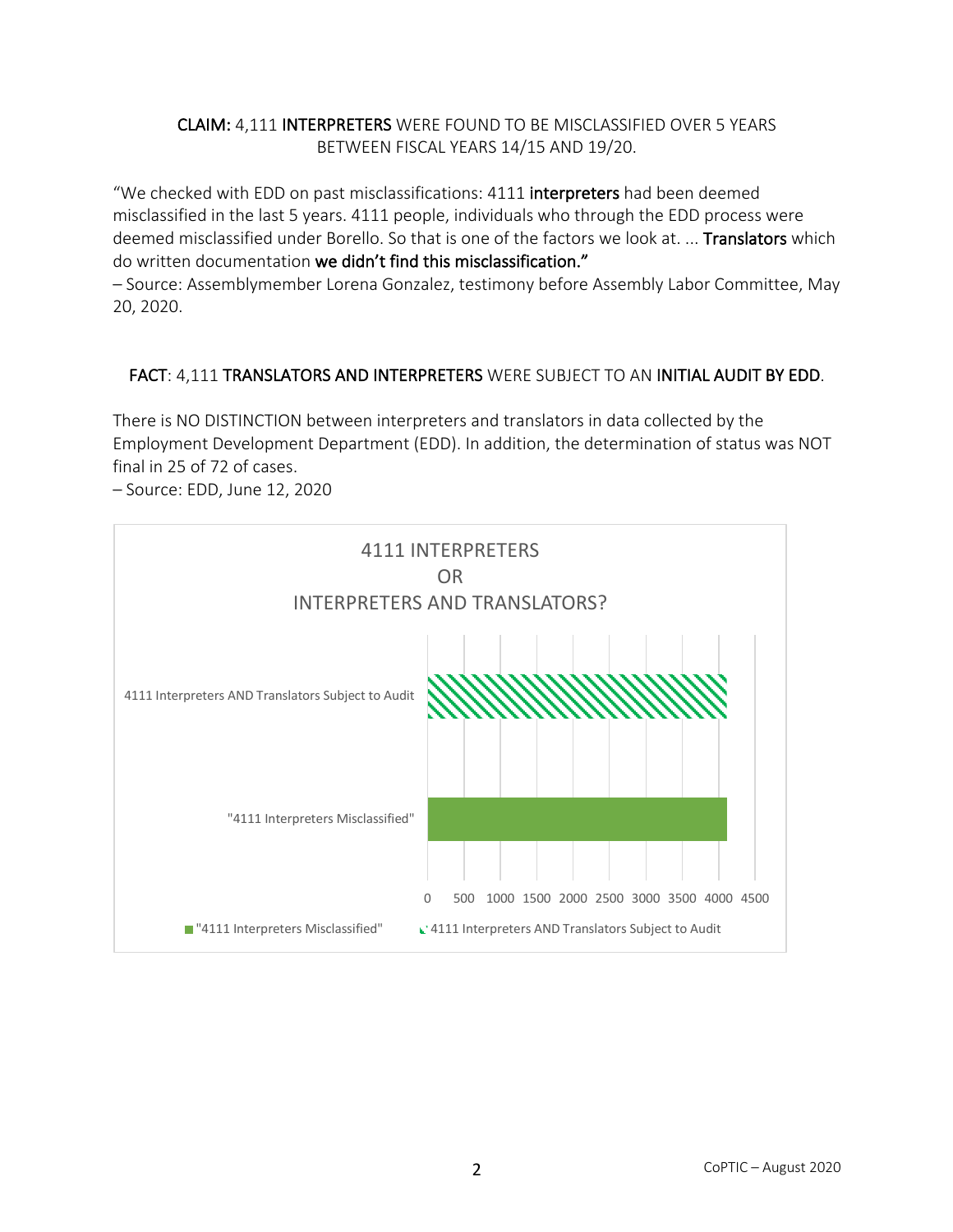## FACT: FOR 2,996 TRANSLATORS AND INTERPRETERS UNDER INITIAL REVIEW, THE MAJORITY OF AUDITS FOUND ZERO MISCLASSIFIED PROFESSIONALS.

In 54 EDD audits, the classification of 2,996 translators and interpreters was reviewed. EDD data indicate that in 25 of those cases final determination is still pending. But in 29 of those 54 audits, the majority of the cases, NO misclassified workers were found.

The 2,996 workers considered in these cases, the majority if which found ZERO misclassification, constitute 73 percent of the total of 4111 workers. – Source: EDD, July 2020.

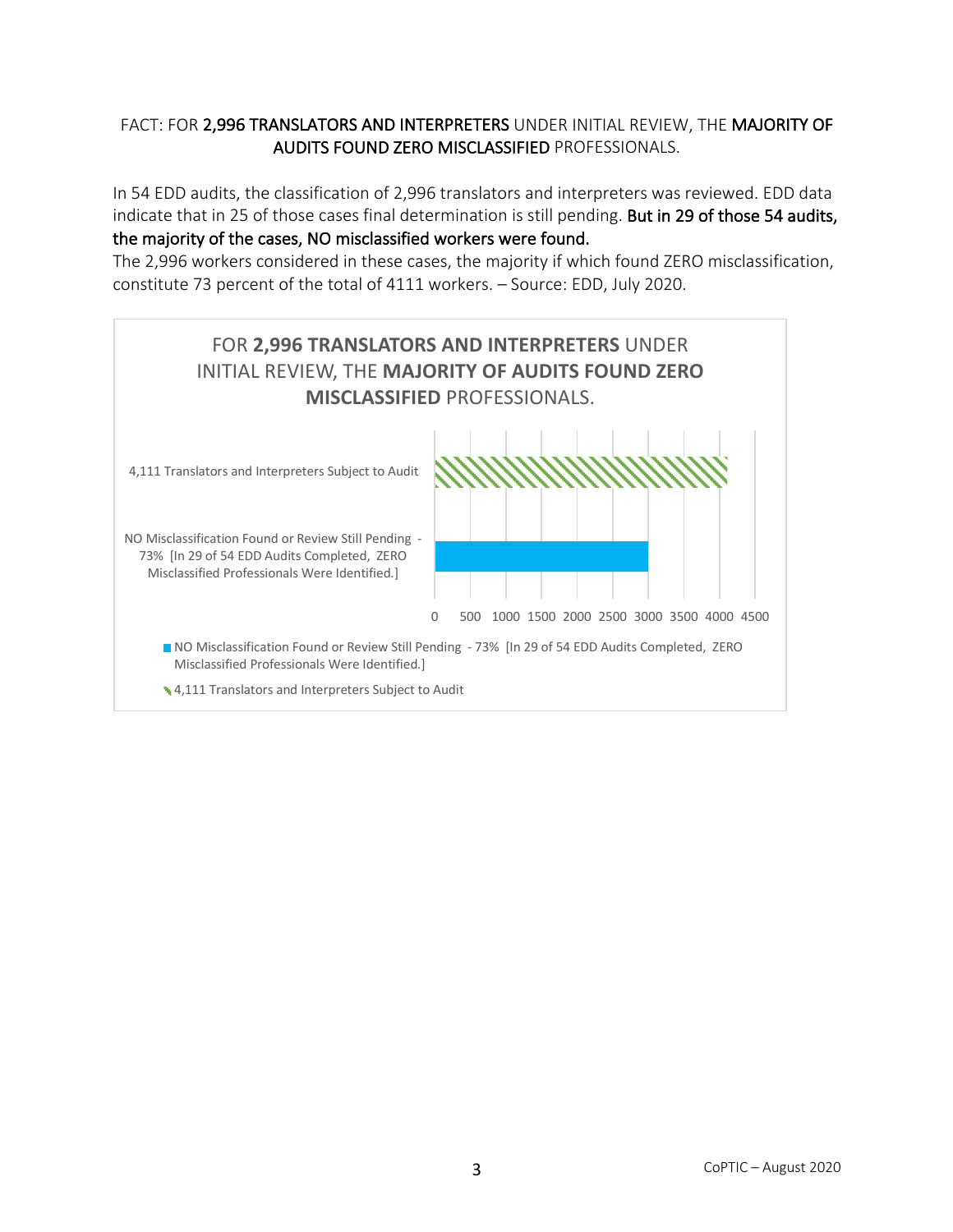## FACT: THE TRUTH IS 846 TRANSLATORS AND INTERPRETERS WERE FOUND TO BE NOT MISCLASSIFIED.

That means, from 4,111 workers whose status was reviewed, 21 percent were officially determined to be independent contractors. – Source: EDD, July 2020

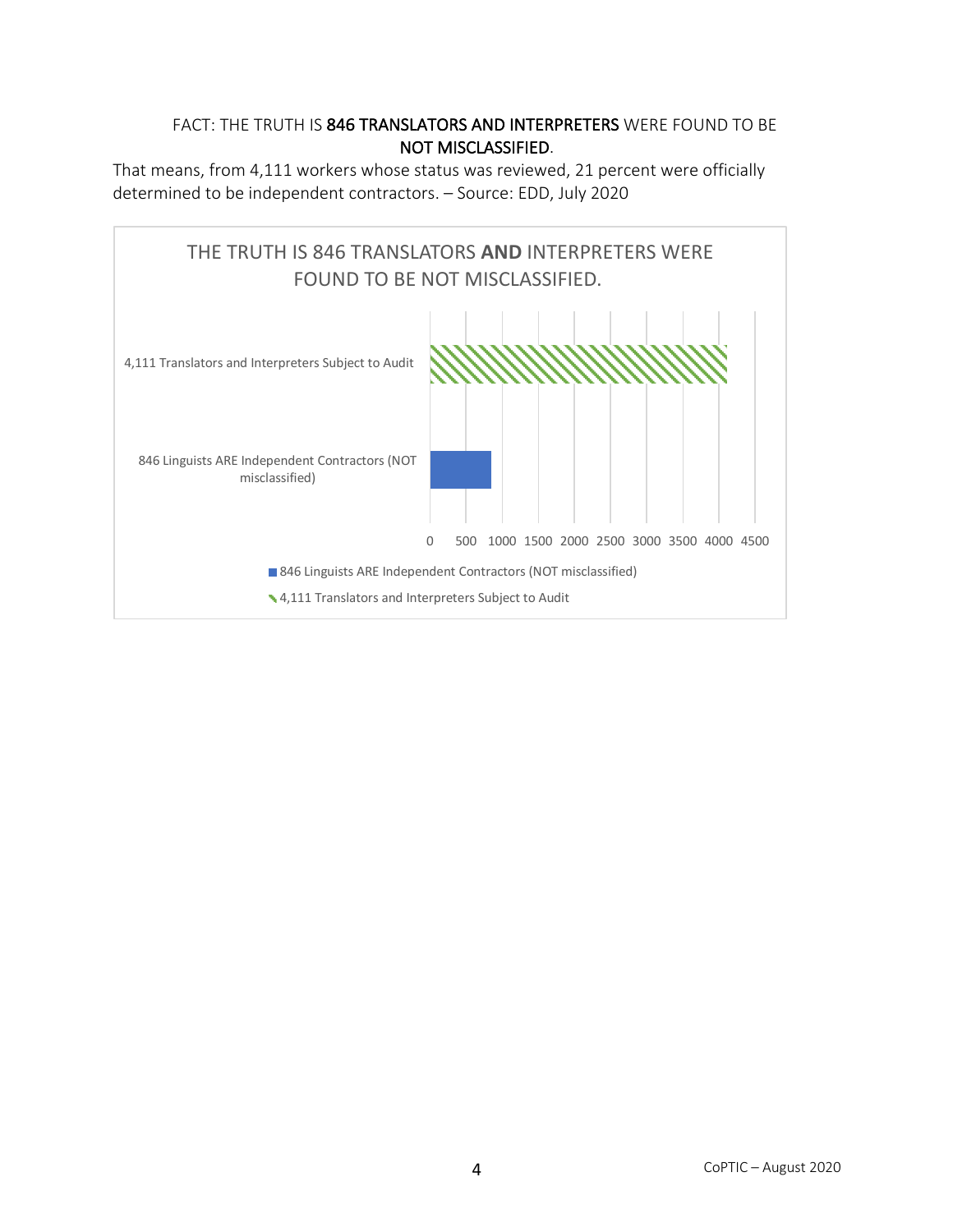#### FACT: ONLY 269 OF THE 4,111 TRANSLATORS AND INTERPRETERS UNDER REVIEW ULTIMATELY RESULTED IN A FINDING OF MISCLASSIFICATION.

That means that of the 72 audits performed, only 6 percent of workers allegedly misclassified were indeed wrongly classified as independent contractors. – Source: EDD, July 2020.